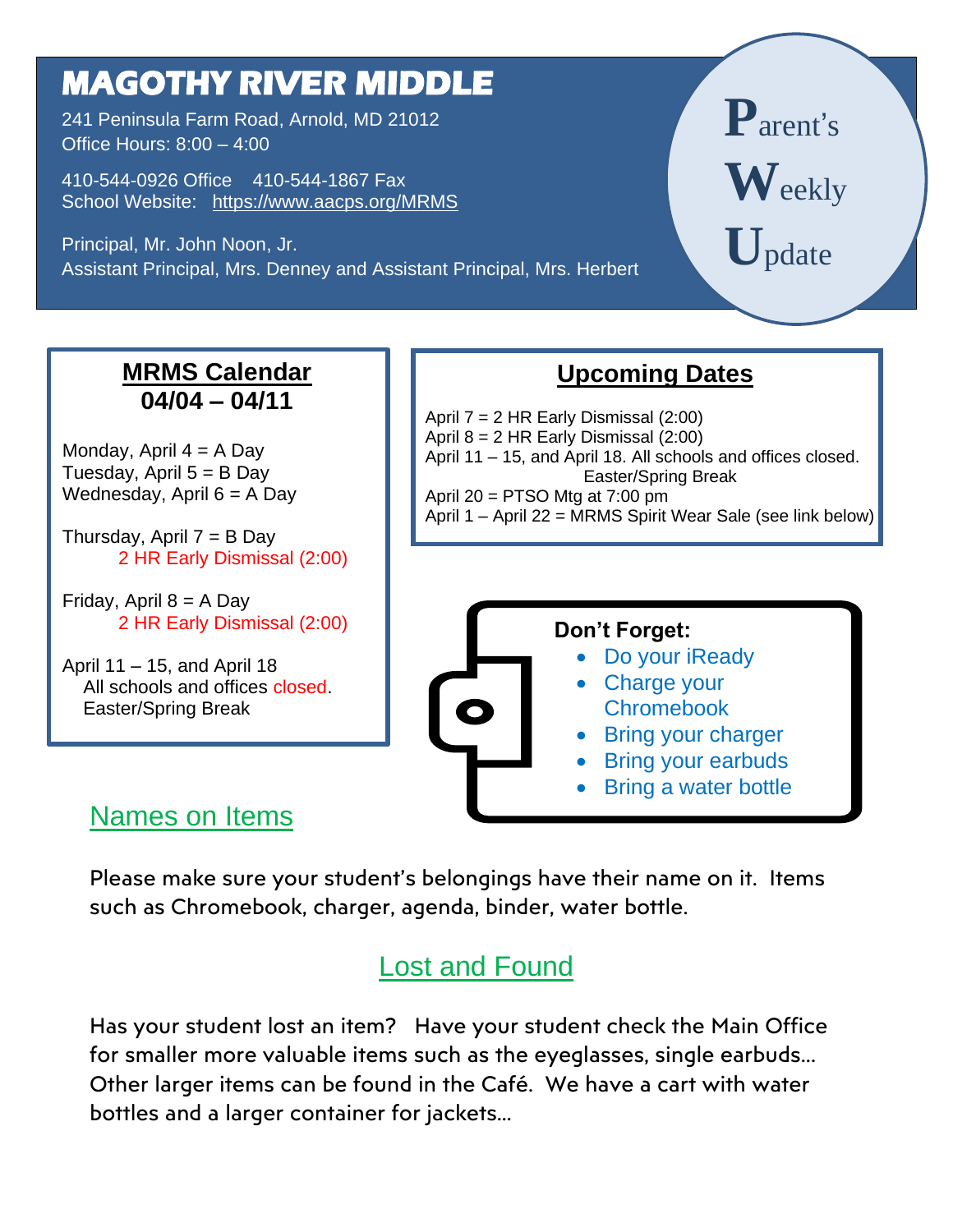# **Contents**

# **MRMS Spirit Wear Sale**

<span id="page-1-0"></span>Our Spirit Wear is for sale for the Spring Season.

Sales begin on April 1st and run through April 22.

Now is the time to get some Magothy Swag to show your spirit!

https://magothyriverspring2022.itemorder.com/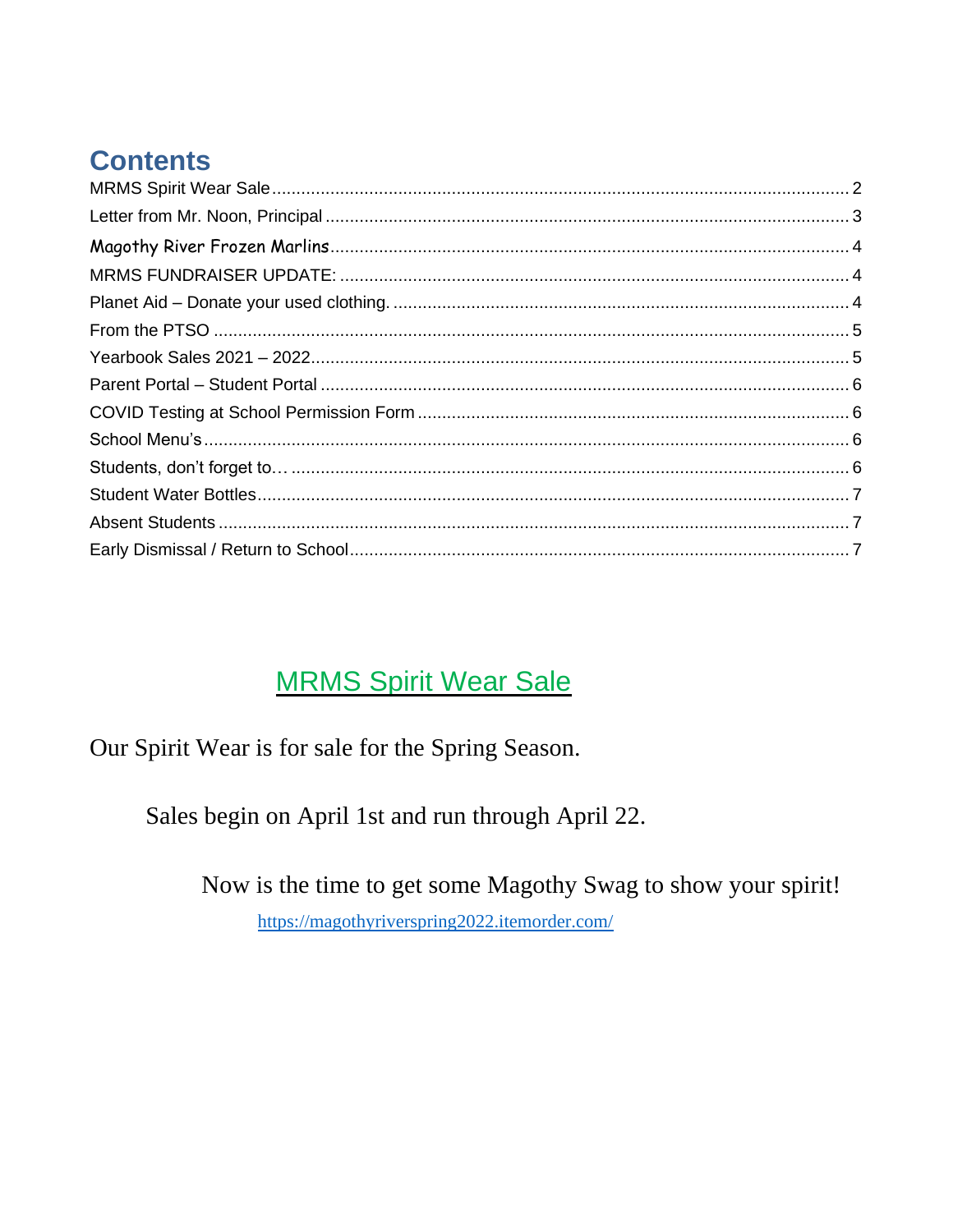#### <span id="page-2-0"></span>**[Letter from Mr. Noon, Principal](https://docs.google.com/document/d/15wh6ySu2P_ZUVFYWgXQKnQ7CdEiDdRwl/edit)**

April 1, 2022

Dear Families,

During the week of April 25th - 29th students will be watching the third of four documentaries AACPS is screening about mental health and wellness topics. The upcoming film is titled "Angst" and it opens up the conversation around anxiety, helping people understand and manage their symptoms, and when to reach out for help. Most importantly, it shows people that they are not alone, and that anxiety is 100% treatable.

This documentary will be shown during advisory and will be accompanied by lesson activities that tie into the messages of the film. There will be an online screening of the film on Monday, April 25th at 7 p.m. for parents/guardians and the community and a recorded panel to discuss the film following the screening.

Virtual Homework Help and Tutoring is being offered at the district level. Your child can get help with Math, English, World Languages, Social Studies, Science, Reading, and ESOL. More information is available at [www.aacps.org/tutoring](https://nam12.safelinks.protection.outlook.com/?url=https%3A%2F%2Fwww.aacps.org%2Ftutoring&data=04%7C01%7Cjnoon%40aacps.org%7Ca5a0479dc9c444e1c16908d97a2a62f4%7Cb7d27e93356b4ad88a7089c35df207c0%7C0%7C0%7C637675144745793110%7CUnknown%7CTWFpbGZsb3d8eyJWIjoiMC4wLjAwMDAiLCJQIjoiV2luMzIiLCJBTiI6Ik1haWwiLCJXVCI6Mn0%3D%7C1000&sdata=FXrfhlyKB0UDL7htgO9%2F%2FYRgepX%2Bqhw0zZKlPSpB4cM%3D&reserved=0) including links to join a homework help session or to sign-up for small-group tutoring. Questions can be sent to [tutoring@aacps.org.](mailto:tutoring@aacps.org)

Below are links to updated criteria and expectations for iReady usage. [Link to updated Math iReady credit criteria](https://docs.google.com/document/d/1jBhwuRorUt7Dmuhhagetawd9ETSMtjTkm5QwlHUkhtY/edit?usp=sharing) [Link to updated ELA iReady credit criteria](https://docs.google.com/document/d/1QySIX_0Ge1vQN7h582IdD7CvXqk8_Ck1116alu-msxs/edit?usp=sharing) 

Thank you for your understanding and support as we strive to maximize the growth of all students this school year.

John P. Noon, Jr Principal Magothy River Middle School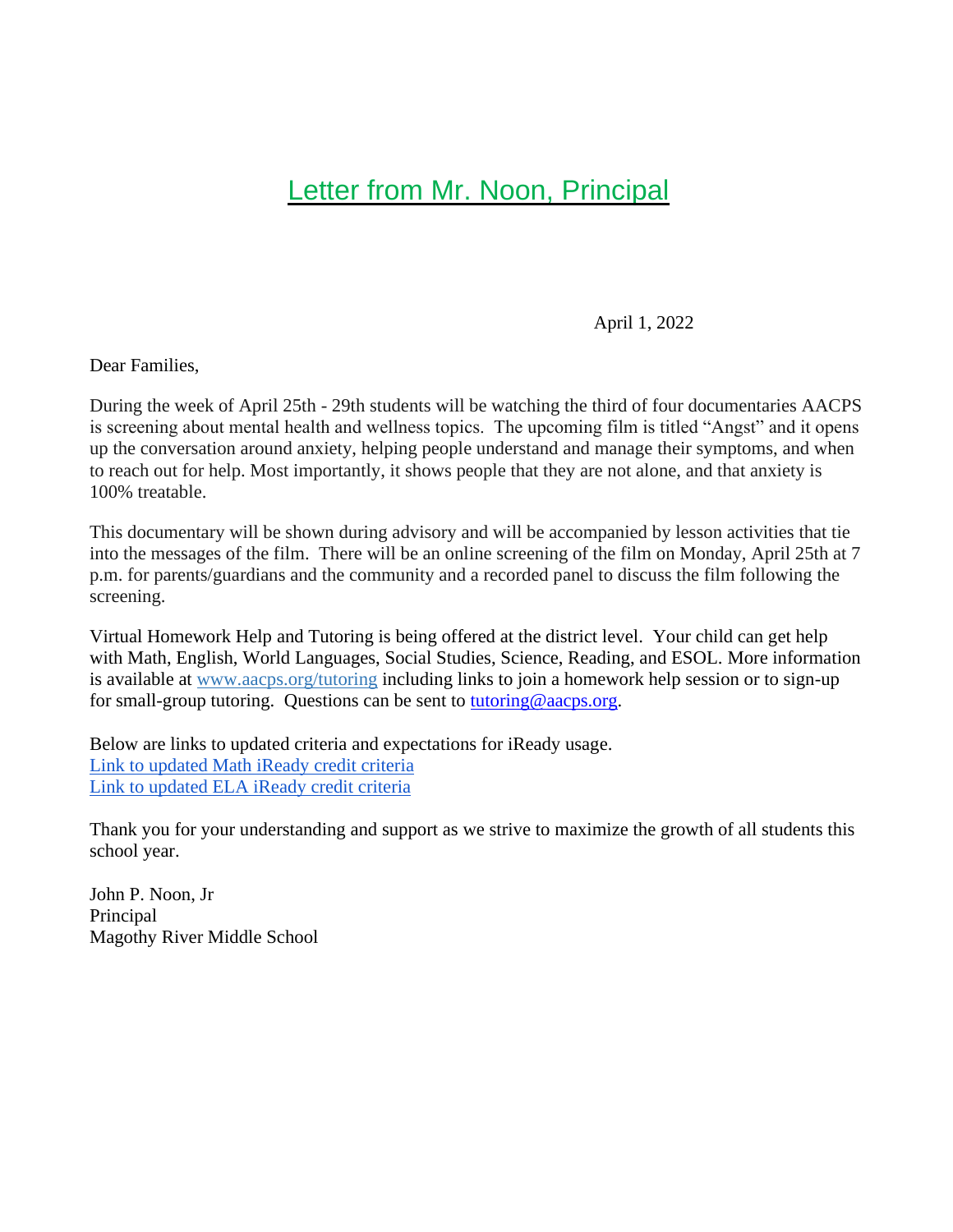# Magothy River Frozen Marlins

#### Polar Bear Plunge:

<span id="page-3-0"></span>Thank you to all our Plungers! We had 188 students and raised \$29,348 for the Special Olympics! We are the #1 middle school in the state of Maryland for fundraising. Shout out to Ava Stout! She was the 3<sup>rd</sup> overall fundraiser for all schools with \$2,500. Julie Wagner raised an impressive \$1203. It was a fabulous day, enjoyed by all! WE ARE SO PROUD OF OUR STUDENTS!!

# MRMS FUNDRAISER UPDATE:

<span id="page-3-1"></span>News on our Double Good virtual fundraiser!



Total dollars raised: **\$3,285.00.** We will receive 50% of funds raised. Our pop-up store reached 11 cities and 5 states. We had 70 supporters and 48 donations went to Essential Workers.

**Thank you** to all that participated. Every purchase is appreciated. You helped us toward our goal which will purchase two (2) water bottle filling stations, including installation, and provides incentives for our students.

# Planet Aid – Donate your used clothing.

<span id="page-3-2"></span>We have partnered with Planet Aid [\(https://www.planetaid.org/about/mission\)](https://www.planetaid.org/about/mission) to collect used clothing that will be sorted and shipped to domestic buyers or in shipping containers to overseas customers.



Planet Aid uses the money earned from the sale of used clothing to help fund sustainable development projects in Africa, Asia, and Latin America. This will also benefit our students by raising environmental awareness and inspire them to continue to help make a difference in the world.

Additionally, we will receive \$1.00 for every 20 lbs. of clothing donated. These bins are available to the public so please consider making your donations with us.

Location of bins: Magothy River Middle parking lot.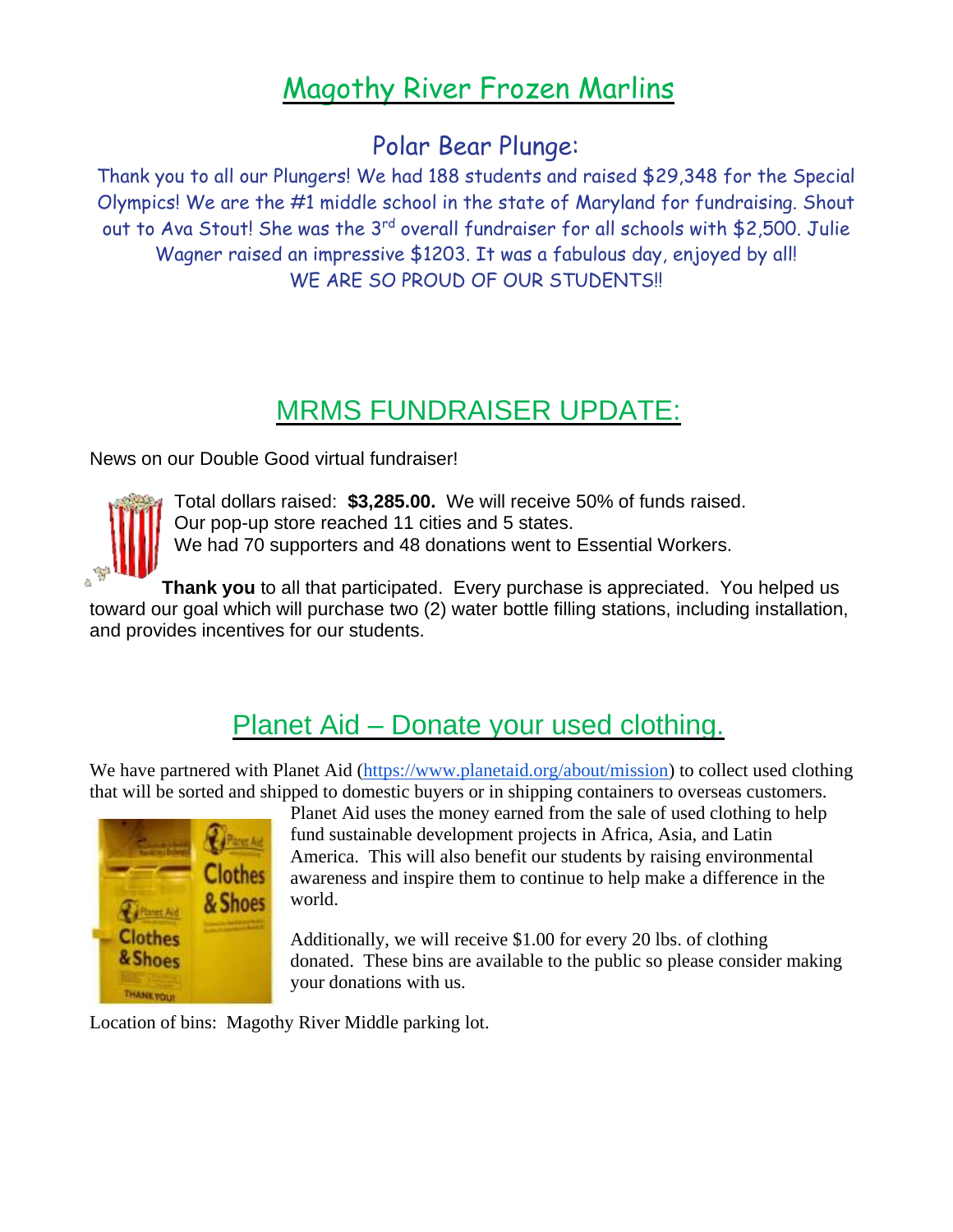### From the PTSO

<span id="page-4-0"></span>The month of February will be a "direct donation" campaign. The COVID environment has limited the traditional MRMS PTSO fundraising initiatives, but not the need to support our school. Our goal is raise \$5,000 during the campaign. We aren't selling anything, just asking for a direct donation. The proceeds will be used to purchase additional picnic tables for outdoor eating, sports and activity gear for Marlin Block, and in school assemblies. Between Feb 1st and Feb 28th please use the PayPal link below to make a direct deposit.

[https://www.paypal.com/donate/?hosted\\_button\\_id=D3SHUT8N8B7RL](https://nam12.safelinks.protection.outlook.com/?url=https%3A%2F%2Fwww.paypal.com%2Fdonate%2F%3Fhosted_button_id%3DD3SHUT8N8B7RL&data=04%7C01%7CKRIFIELD%40AACPS.org%7Cca96eca8f6e8443d76a308d9e4e1a268%7Cb7d27e93356b4ad88a7089c35df207c0%7C0%7C0%7C637792480007122900%7CUnknown%7CTWFpbGZsb3d8eyJWIjoiMC4wLjAwMDAiLCJQIjoiV2luMzIiLCJBTiI6Ik1haWwiLCJXVCI6Mn0%3D%7C3000&sdata=g%2Bbb8ajGLN58RXQpncWGGTW578a83CvyTmmf6DWdd78%3D&reserved=0)

Also, please consider joining the PTSO. You can join anytime online using this link. Your \$10 membership fee goes directly to the PTSO.

<span id="page-4-1"></span>2021-2022 [Membership](https://nam12.safelinks.protection.outlook.com/?url=https%3A%2F%2Fmrmsptso.org%2Fproduct%2Fmembership%2F&data=04%7C01%7CKRIFIELD%40AACPS.org%7Cca96eca8f6e8443d76a308d9e4e1a268%7Cb7d27e93356b4ad88a7089c35df207c0%7C0%7C0%7C637792480007122900%7CUnknown%7CTWFpbGZsb3d8eyJWIjoiMC4wLjAwMDAiLCJQIjoiV2luMzIiLCJBTiI6Ik1haWwiLCJXVCI6Mn0%3D%7C3000&sdata=1Zz%2FX2Tle%2FQxA5obiA2gcIgIVKLSQQ%2FRjF9dAziCGWQ%3D&reserved=0) Dues - Magothy River Middle School PTSO

# Yearbook Sales 2021 – 2022

#### **Order Instructions**

**Click Link** <http://yearbooks.classic-photo.com/MagothyRiverMiddle/home3/Bookstore.jsp>

Select blue **Order** button under book you want to order

Next you will be asked to **Log in** for returning users or **Sign up** to create an account for first time users

Next screen takes you to Shopping Cart where you will **enter # of books**

**Enter Student Name** *(for each book if more than 1 is ordered)*

**Enter Teacher Last Name Only** *(for each book if more than 1 is ordered)*

Select **Checkout**

Enter **Billing Information** *(check box at bottom for shipping same as billing)*

Select **Next**

**Review Order then select continue**

Enter **Payment Information** then select **Pay**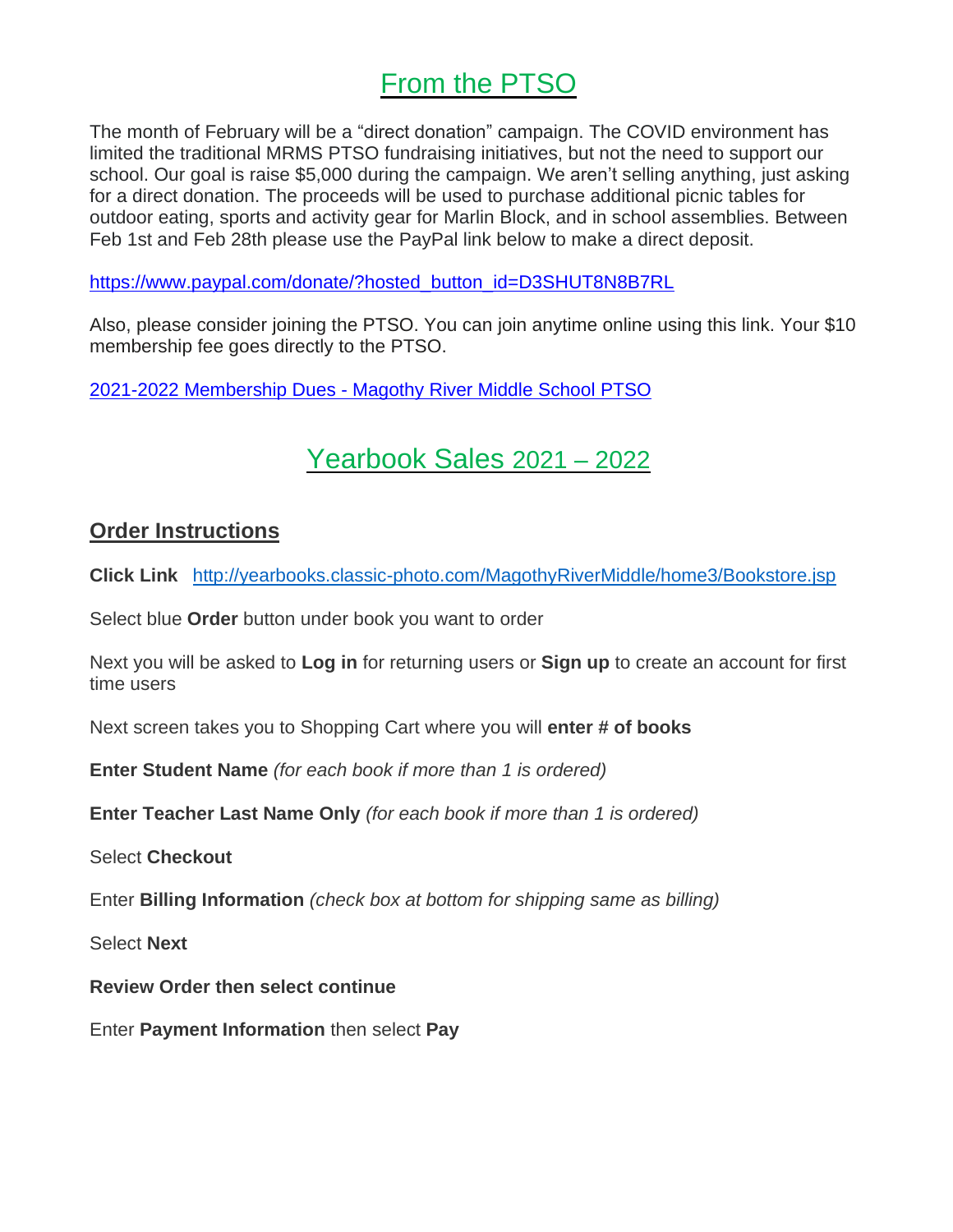### **Parent Portal – Student Portal**

<https://www.aacps.org/Page/1325>

<span id="page-5-0"></span>Online access to student schedules, assignments, class grades and attendance information makes it easier for parents to monitor progress of students, in grades 1 through 12, in **real time**.

## <span id="page-5-1"></span>[COVID Testing at School Permission Form](file:///C:/Users/krifield/Downloads/COVID%20Testing%20in%20School%20Permission%20Form.pdf)

<span id="page-5-2"></span>Important information regarding Covid testing in the Health Room. Please refer to the important link: [https://COVID Testing at School Letter](https://docs.google.com/document/d/16S7Cl8Wy6pR-7fgni-ZcM4fx5W9QVPO4/edit)

# **School Menu's**

[https://aacpsschools.org/Menu/April 1 -](https://aacpsschools.org/nutrition/apr22/) 30

# Students, don't forget to…

<span id="page-5-3"></span>